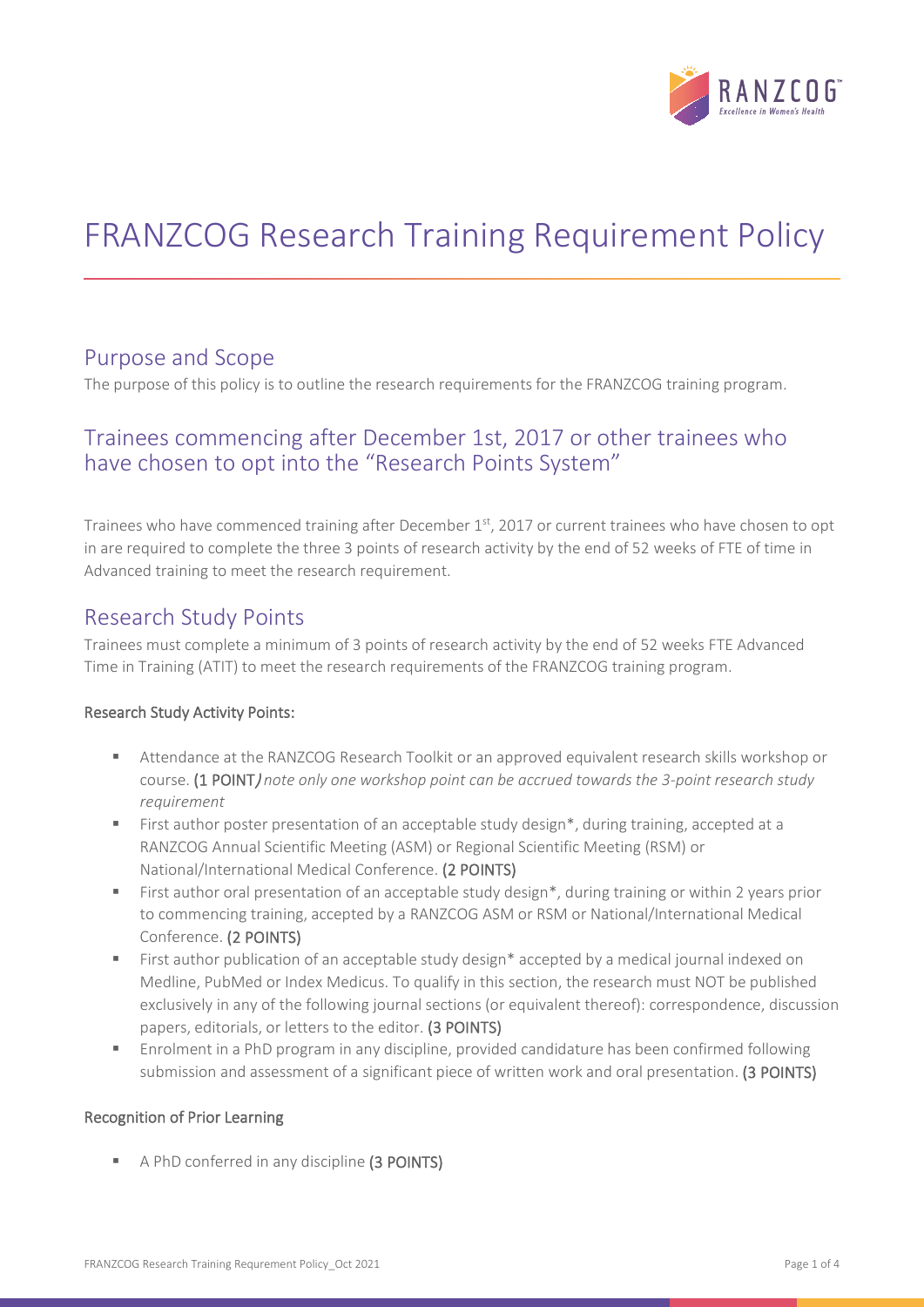

- Master's by research conferred in any discipline provided it is associated with an approved first author publication in an Index Medicus, Medline or PubMed journal or an approved oral presentation within 2 years prior to commencing FRANZCOG training. (3 POINTS)
- **First author publication of an acceptable study design\* accepted by a medical journal indexed on** Medline, PubMed or Index Medicus, within 2 years prior to commencing in the FRANZCOG training Program. (3 POINTS)

# Study Design\* – Eligibility Criteria

#### Prospective Research Study:

- 1. Laboratory research
- 2. Randomised control trial
- 3. Population survey
- 4. Other prospective research with:
	- a) A stated research hypothesis
	- b) Research Ethics Committee constituted approval

#### Retrospective Research Study:

- 1. A Retrospective research study drawn from a hospital or clinic database will be accepted if it meets the following 3 criteria.
	- a. Research Ethics Committee approval
	- b. A stated research hypothesis
	- c. A statement as to how the research had potential implications for clinical practice outside of the current research setting
- 2. A Retrospective Case-Control or Cohort Study

#### Review:

- 1. Cochrane Review first author publication in Cochrane Library with Cochrane number.
- 2. Systematic Review first author publication which meets PRISMA guidelines published in a medical journal indexed in Medline, PubMed or Index Medicus and must have a PROSPERO number.

#### Ineligible Study Designs:

The following do not meet the requirements of the research study and will not be accepted:

- 1. Case reports or case studies/series
- 2. Study protocols
- 3. Book chapters
- 4. Narrative literature review
- 5. Clinical audit (that does not meet one of the categories of an acceptable study design)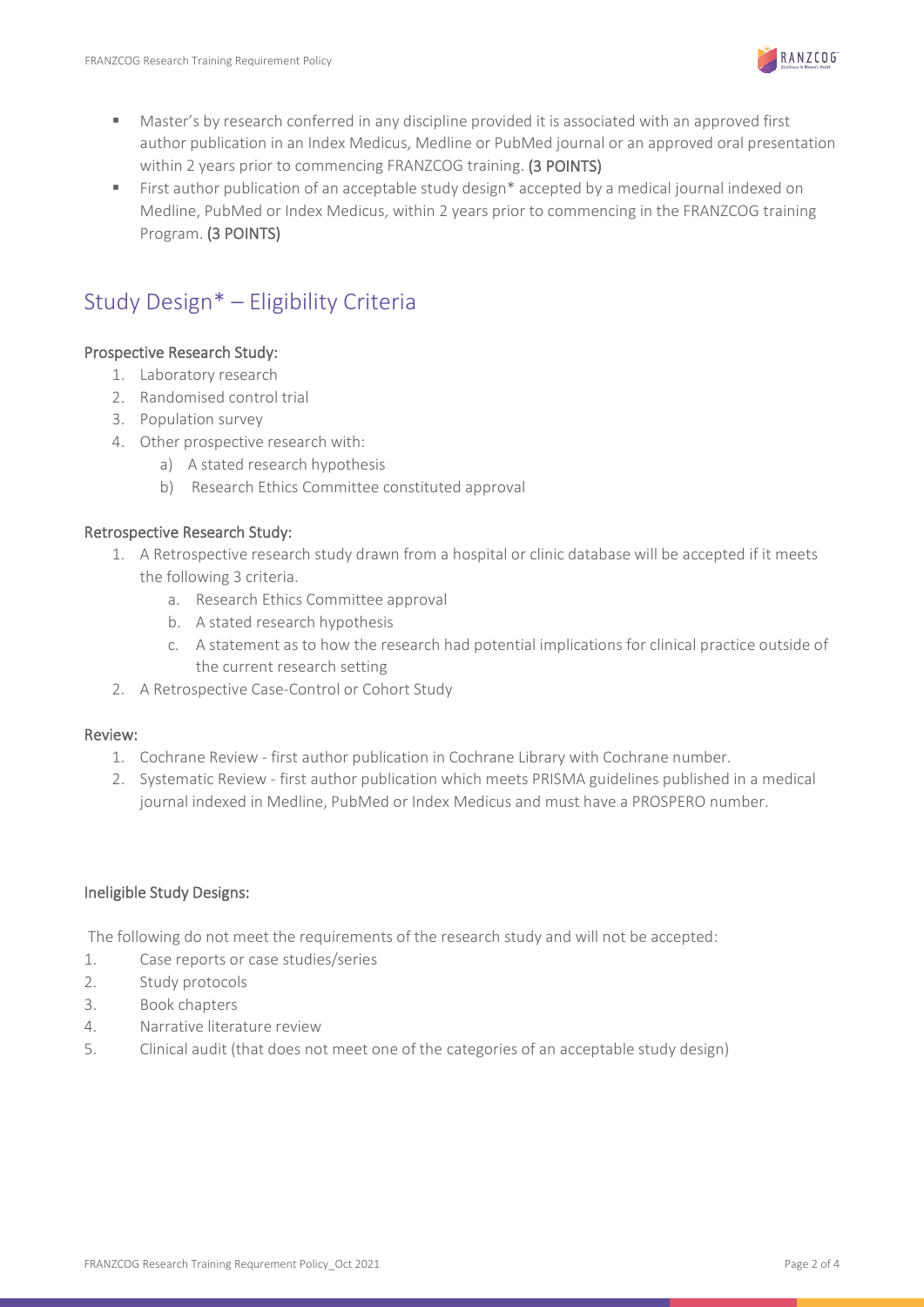

# Trainees commencing prior to December 1st, 2017 Research Requirements.

Trainees who commenced training prior to December  $1<sup>st</sup>$ , 2017 who have not opted to complete the study points-based Research model are required to undertake a research study. Trainees undertaking the research study must get prospective approval obtained from the Research Assessment Subcommittee (RAS) by the end of 92 weeks FTE in Basic training and aim to present the results of the study by the end of year 1 in Advanced training.

For trainees who have commenced prior to December 2017 and who have NOT chosen to opt into the "Research Points System", the following apply:

- A research proposal in the health sciences must be submitted to the RAS by the completion of 104 weeks FTE of time in Basic training.
- The proposal must be approved by the RAS by the end of 130 weeks FTE in Basic training.
- **Major amendments to the approved research proposal must be prospectively approved by the RAS.**
- **Trainees are required to present the final proposal that meets satisfactory completion by the end of** 52 weeks FTE in Advanced training.
- The format of the research study proposal must meet the eligible study designs criteria as detailed in *"FRANZCOG Research Requirement Policy"*
- **The format of the proposal presentation must meet one of the following criteria to be approved as** "satisfactorily met" by the RAS:
	- o Trainee listed as author; research accepted for publication in peer reviewed journal
	- o Acceptance for publication in a journal which is non-peer-reviewed but accords with a pre-set list of journals approved by the RAS, with the trainee listed as a first author.
	- o Acceptance for publication of a Cochrane Systematic Review, with the trainee listed as a first author.
	- o Oral or poster presentation at a meeting approved as Continuing Professional Development (CPD) activity, accompanied by a written report with the trainee listed as first author.
	- o A research report written in a publishable format.
	- o The research report must contain a clearly stated hypothesis, outline an appropriate study design, use appropriate methods of statistical analysis, and demonstrate that a relevant, critical literature review has been undertaken.

#### Recognition of Prior Research

The following may be approved as meeting the requirement of satisfactory completion of the research project requirement:

- A formal higher research degree qualification; or
- A successfully complete honours (by research) year in the biomedical sciences.

Noting that any prior first author publication in English in a peer reviewed journal devoted to a branch of the biomedical sciences may be considered for meeting the requirement. Applications must be submitted to the RAS for assessment and approval.